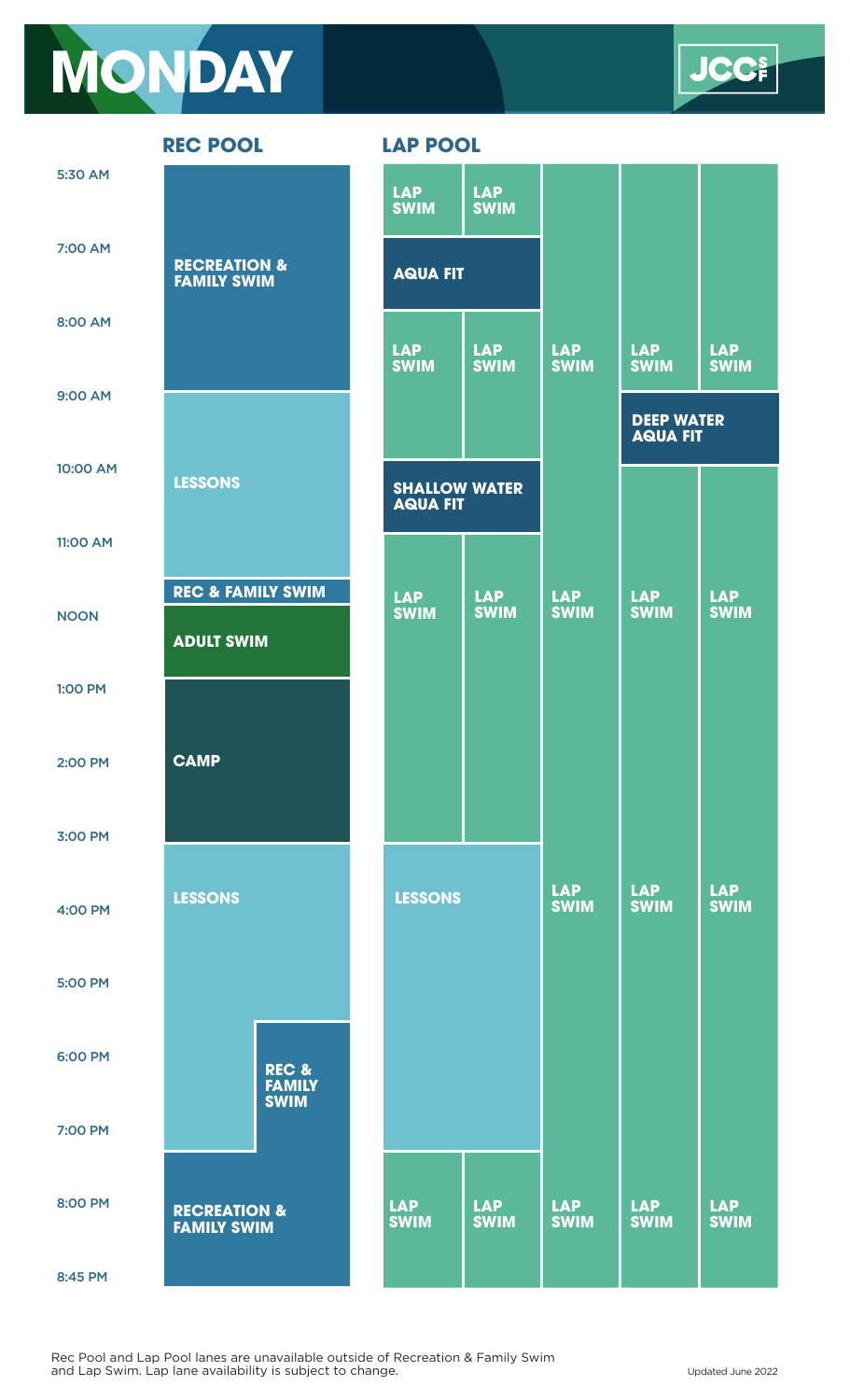

**REC POOL LAP POOL**

|                | <b>KEY PUUL</b>                                   |                        | LAP PUUL                  |                           |                           |                           |                           |
|----------------|---------------------------------------------------|------------------------|---------------------------|---------------------------|---------------------------|---------------------------|---------------------------|
| 5:30 AM        |                                                   |                        |                           |                           |                           |                           |                           |
| <b>7:00 AM</b> | <b>RECREATION &amp;</b><br><b>FAMILY SWIM</b>     |                        |                           |                           |                           |                           |                           |
| 8:00 AM        |                                                   |                        | <b>LAP</b><br><b>SWIM</b> | <b>LAP</b><br><b>SWIM</b> | <b>LAP</b><br><b>SWIM</b> | <b>LAP</b><br><b>SWIM</b> | <b>LAP</b><br><b>SWIM</b> |
| 9:00 AM        |                                                   |                        |                           |                           |                           |                           |                           |
| 10:00 AM       | <b>LESSONS</b>                                    | <b>CAMP</b>            |                           |                           |                           |                           |                           |
| 11:00 AM       |                                                   |                        |                           |                           |                           |                           |                           |
| <b>NOON</b>    | <b>REC &amp; FAMILY SWIM</b><br><b>ADULT SWIM</b> |                        | <b>LAP</b><br><b>SWIM</b> | <b>LAP</b><br><b>SWIM</b> | <b>LAP</b><br><b>SWIM</b> | <b>LAP</b><br><b>SWIM</b> | <b>LAP</b><br><b>SWIM</b> |
| 1:00 PM        | <b>WARM WATER</b><br><b>MOVEMENT</b>              |                        |                           |                           |                           |                           |                           |
| 2:00 PM        | <b>CAMP</b>                                       |                        |                           |                           |                           |                           |                           |
| 3:00 PM        |                                                   |                        |                           |                           |                           |                           |                           |
| 4:00 PM        |                                                   |                        |                           |                           | <b>LAP</b><br><b>SWIM</b> | <b>LAP</b><br><b>SWIM</b> | <b>LAP</b><br><b>SWIM</b> |
| <b>5:00 PM</b> | <b>LESSONS</b>                                    |                        | <b>LESSONS</b>            |                           |                           |                           |                           |
| 6:00 PM        |                                                   | REC &<br><b>FAMILY</b> |                           |                           |                           |                           |                           |
| 7:00 PM        |                                                   | <b>SWIM</b>            |                           |                           |                           |                           |                           |
| 8:00 PM        | <b>RECREATION &amp;</b><br><b>FAMILY SWIM</b>     |                        | <b>LAP</b><br><b>SWIM</b> | <b>LAP</b><br><b>SWIM</b> | <b>LAP</b><br><b>SWIM</b> | <b>LAP</b><br><b>SWIM</b> | <b>LAP</b><br><b>SWIM</b> |
| 8:45 PM        |                                                   |                        |                           |                           |                           |                           |                           |

Rec Pool and Lap Pool lanes are unavailable outside of Recreation & Family Swim and Lap Swim. Lap lane availability is subject to change. Updated June 2022

**ICC**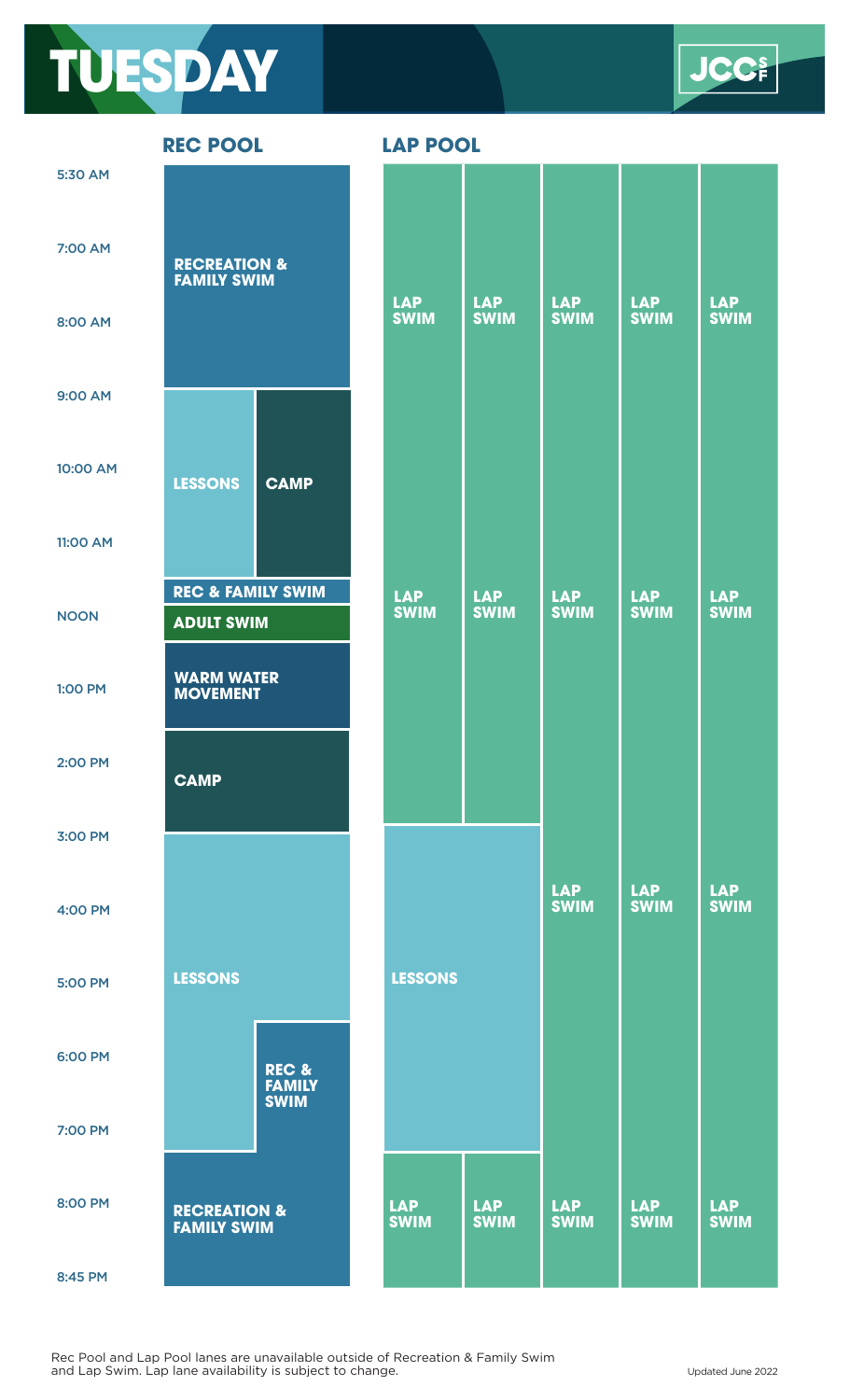## **WEDNESDAY**



| 5:30 AM        | <b>RECREATION &amp;</b><br><b>FAMILY SWIM</b>     |                          | <b>PURPLE</b><br><b>PURPLE</b><br><b>PATCH</b><br><b>PATCH</b> |                           | <b>PURPLE</b><br><b>PATCH</b> | <b>PURPLE</b><br><b>PATCH</b>        | <b>PURPLE</b><br><b>PATCH</b> |
|----------------|---------------------------------------------------|--------------------------|----------------------------------------------------------------|---------------------------|-------------------------------|--------------------------------------|-------------------------------|
| 7:00 AM        |                                                   | <b>AQUA FIT</b><br>30/30 | <b>AQUA FIT 30/30</b>                                          |                           |                               |                                      |                               |
| 8:00 AM        |                                                   |                          | <b>LAP</b><br><b>SWIM</b>                                      | <b>LAP</b><br><b>SWIM</b> | <b>LAP</b><br><b>SWIM</b>     | <b>LAP</b><br><b>SWIM</b>            | <b>LAP</b><br><b>SWIM</b>     |
| 9:00 AM        |                                                   |                          |                                                                |                           |                               | <b>DEEP WATER</b><br><b>AQUA FIT</b> |                               |
| 10:00 AM       | <b>LESSONS</b>                                    | <b>CAMP</b>              | <b>SHALLOW WATER</b><br><b>AQUA FIT</b>                        |                           |                               |                                      |                               |
| 11:00 AM       |                                                   |                          |                                                                |                           |                               |                                      |                               |
| <b>NOON</b>    | <b>REC &amp; FAMILY SWIM</b><br><b>ADULT SWIM</b> |                          | <b>LAP</b><br><b>SWIM</b>                                      | <b>LAP</b><br><b>SWIM</b> | <b>LAP</b><br><b>SWIM</b>     | <b>LAP</b><br><b>SWIM</b>            | <b>LAP</b><br><b>SWIM</b>     |
| <b>1:00 PM</b> |                                                   |                          |                                                                |                           |                               |                                      |                               |
| 2:00 PM        | <b>CAMP</b>                                       |                          |                                                                |                           |                               |                                      |                               |
| 3:00 PM        |                                                   |                          |                                                                |                           |                               |                                      |                               |
| 4:00 PM        |                                                   |                          |                                                                |                           | <b>LAP</b><br><b>SWIM</b>     | <b>LAP</b><br><b>SWIM</b>            | <b>LAP</b><br><b>SWIM</b>     |
| 5:00 PM        | <b>LESSONS</b>                                    |                          | <b>LESSONS</b>                                                 |                           |                               |                                      |                               |
| 6:00 PM        |                                                   | REC &<br><b>FAMILY</b>   |                                                                |                           |                               |                                      |                               |
| 7:00 PM        |                                                   | <b>SWIM</b>              |                                                                |                           |                               |                                      |                               |
| 8:00 PM        | <b>RECREATION &amp;</b><br><b>FAMILY SWIM</b>     |                          | <b>LAP</b><br><b>SWIM</b>                                      | <b>LAP</b><br><b>SWIM</b> | <b>LAP</b><br><b>SWIM</b>     | <b>LAP</b><br><b>SWIM</b>            | <b>LAP</b><br><b>SWIM</b>     |
| 8:45 PM        |                                                   |                          |                                                                |                           |                               |                                      |                               |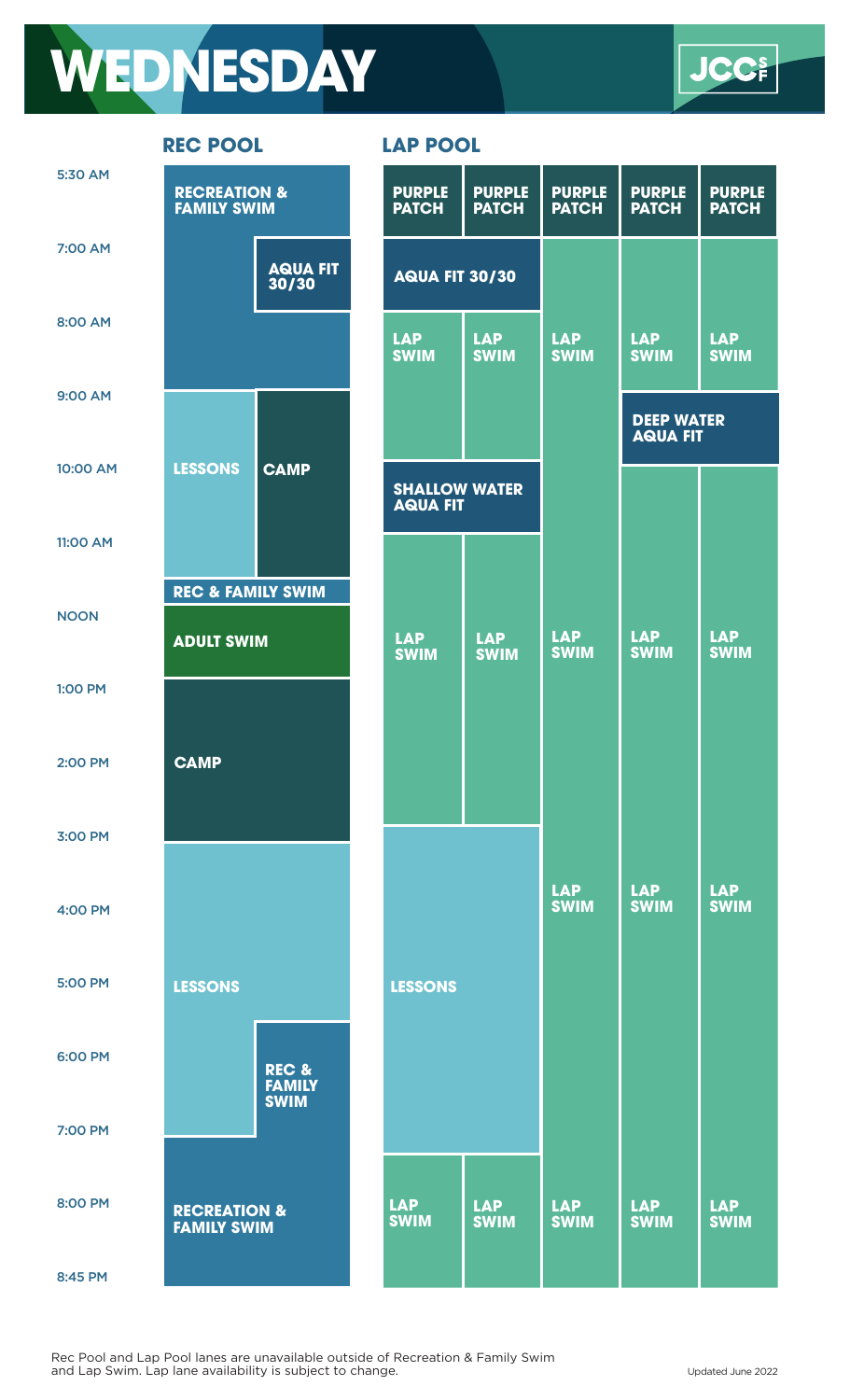## **THURSDAY**

**JCC** 

**REC POOL LAP POOL**

|                | KLY LOOF                                        |                                       | LAF FUUL                  |                           |                           |                           |                           |
|----------------|-------------------------------------------------|---------------------------------------|---------------------------|---------------------------|---------------------------|---------------------------|---------------------------|
| 5:30 AM        |                                                 |                                       |                           |                           |                           |                           |                           |
| 7:00 AM        | <b>RECREATION &amp;</b><br><b>FAMILY SWIM</b>   |                                       |                           |                           |                           |                           |                           |
| 8:00 AM        |                                                 |                                       | <b>LAP</b><br><b>SWIM</b> | <b>LAP</b><br><b>SWIM</b> | <b>LAP</b><br><b>SWIM</b> | <b>LAP</b><br><b>SWIM</b> | <b>LAP</b><br><b>SWIM</b> |
| 9:00 AM        |                                                 |                                       |                           |                           |                           |                           |                           |
| 10:00 AM       | <b>LESSONS</b>                                  |                                       |                           |                           |                           |                           |                           |
| 11:00 AM       |                                                 |                                       |                           |                           |                           |                           |                           |
| <b>NOON</b>    | <b>REC &amp; FAMILY SWIM</b><br><b>AQUA FIT</b> |                                       | <b>LAP</b><br><b>SWIM</b> | <b>LAP</b><br><b>SWIM</b> | <b>LAP</b><br><b>SWIM</b> | <b>LAP</b><br><b>SWIM</b> | <b>LAP</b><br><b>SWIM</b> |
| 1:00 PM        |                                                 |                                       |                           |                           |                           |                           |                           |
| 2:00 PM        | <b>CAMP</b>                                     |                                       |                           |                           |                           |                           |                           |
| 3:00 PM        |                                                 |                                       |                           |                           |                           |                           |                           |
| 4:00 PM        | <b>LESSONS</b>                                  |                                       | <b>LESSONS</b>            |                           | <b>LAP</b><br><b>SWIM</b> | <b>LAP</b><br><b>SWIM</b> | <b>LAP</b><br><b>SWIM</b> |
| <b>5:00 PM</b> |                                                 |                                       |                           |                           |                           |                           |                           |
| 6:00 PM        |                                                 | REC &<br><b>FAMILY</b><br><b>SWIM</b> |                           |                           |                           |                           |                           |
| 7:00 PM        |                                                 |                                       |                           |                           |                           |                           |                           |
| 8:00 PM        | <b>RECREATION &amp;</b><br><b>FAMILY SWIM</b>   |                                       | <b>LAP</b><br><b>SWIM</b> | <b>LAP</b><br><b>SWIM</b> | <b>LAP</b><br><b>SWIM</b> | <b>LAP</b><br><b>SWIM</b> | <b>LAP</b><br><b>SWIM</b> |

8:45 PM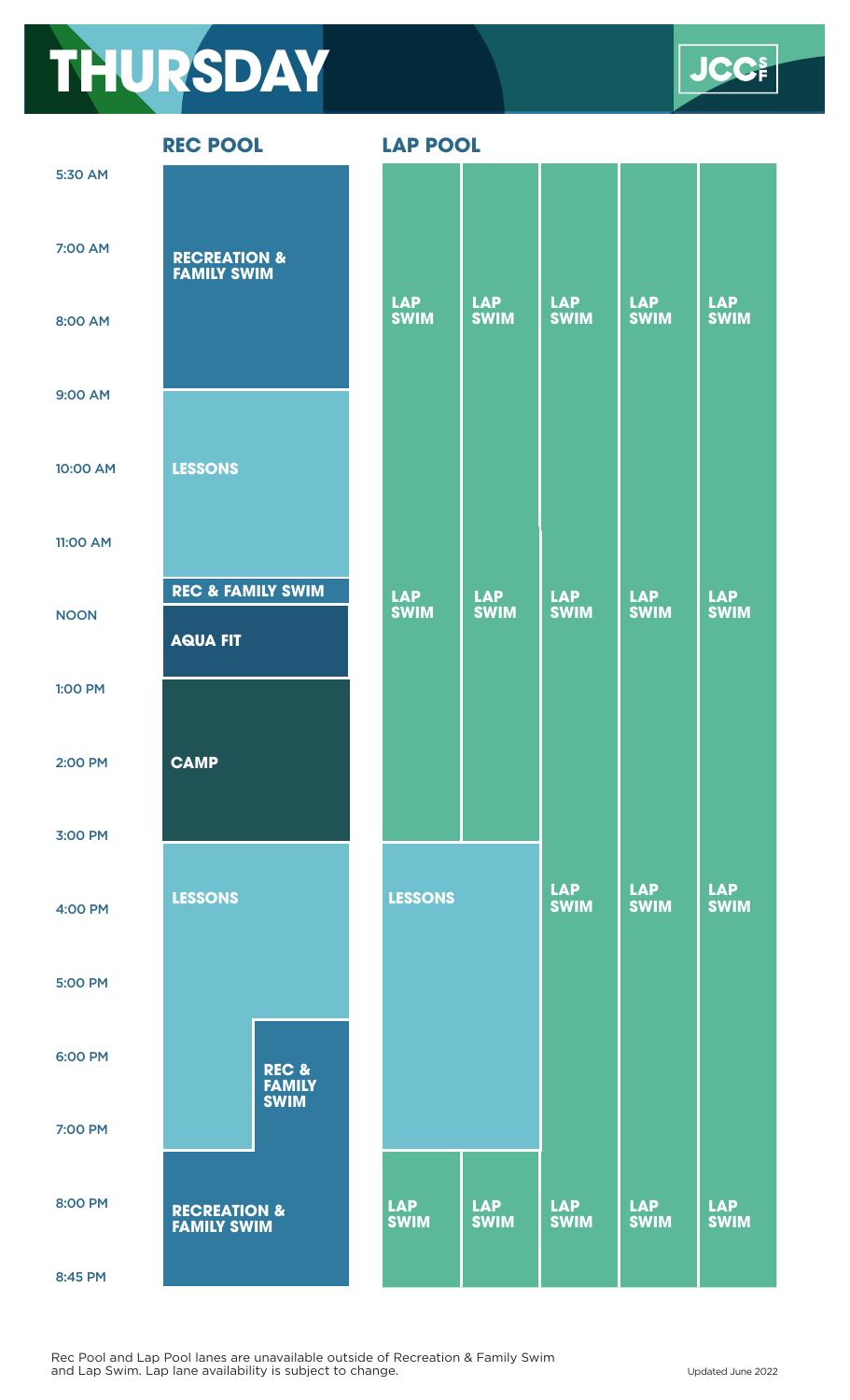



**REC POOL** 

| D). | D, | nol |
|-----|----|-----|
|     |    |     |

| 5:30 AM        |                                               | <b>PURPLE</b><br><b>PATCH</b>           | <b>PURPLE</b><br><b>PATCH</b> | <b>PURPLE</b><br><b>PATCH</b> | <b>PURPLE</b><br><b>PATCH</b>        | <b>PURPLE</b><br><b>PATCH</b> |
|----------------|-----------------------------------------------|-----------------------------------------|-------------------------------|-------------------------------|--------------------------------------|-------------------------------|
| 7:00 AM        | <b>RECREATION &amp;</b><br><b>FAMILY SWIM</b> |                                         |                               |                               |                                      |                               |
| 8:00 AM        |                                               | <b>LAP</b><br><b>SWIM</b>               | <b>LAP</b><br><b>SWIM</b>     | <b>LAP</b><br><b>SWIM</b>     | <b>LAP</b><br><b>SWIM</b>            | <b>LAP</b><br><b>SWIM</b>     |
| 9:00 AM        |                                               |                                         |                               |                               | <b>DEEP WATER</b><br><b>AQUA FIT</b> |                               |
| 10:00 AM       | <b>CAMP</b>                                   | <b>SHALLOW WATER</b><br><b>AQUA FIT</b> |                               |                               |                                      |                               |
| 11:00 AM       | <b>REC &amp; FAMILY SWIM</b>                  |                                         |                               |                               |                                      |                               |
| <b>NOON</b>    | <b>ADULT SWIM</b>                             | <b>LAP</b><br><b>SWIM</b>               | <b>LAP</b><br><b>SWIM</b>     | <b>LAP</b><br><b>SWIM</b>     | <b>LAP</b><br><b>SWIM</b>            | <b>LAP</b><br><b>SWIM</b>     |
| <b>1:00 PM</b> |                                               |                                         |                               |                               |                                      |                               |
| 2:00 PM        |                                               |                                         |                               |                               |                                      |                               |
| 3:00 PM        | <b>LESSONS</b>                                | <b>LESSONS</b>                          | <b>LESSONS</b>                | <b>LAP</b><br><b>SWIM</b>     | <b>LAP</b><br><b>SWIM</b>            | <b>LAP</b><br><b>SWIM</b>     |
| 4:00 PM        |                                               |                                         |                               |                               |                                      |                               |
| <b>5:00 PM</b> |                                               |                                         | <b>LAP</b><br><b>SWIM</b>     | <b>LAP</b><br><b>SWIM</b>     | <b>LESSONS</b>                       | <b>LESSONS</b>                |
| 6:00 PM        |                                               |                                         |                               |                               |                                      |                               |
| 7:00 PM        |                                               | <b>LAP</b>                              | <b>LAP</b>                    | <b>LAP</b>                    | <b>LAP</b>                           | <b>LAP</b>                    |
| 8:00 PM        | <b>RECREATION &amp;</b><br><b>FAMILY SWIM</b> | <b>SWIM</b>                             | <b>SWIM</b>                   | <b>SWIM</b>                   | <b>SWIM</b>                          | <b>SWIM</b>                   |
| 8:45 PM        |                                               |                                         |                               |                               |                                      |                               |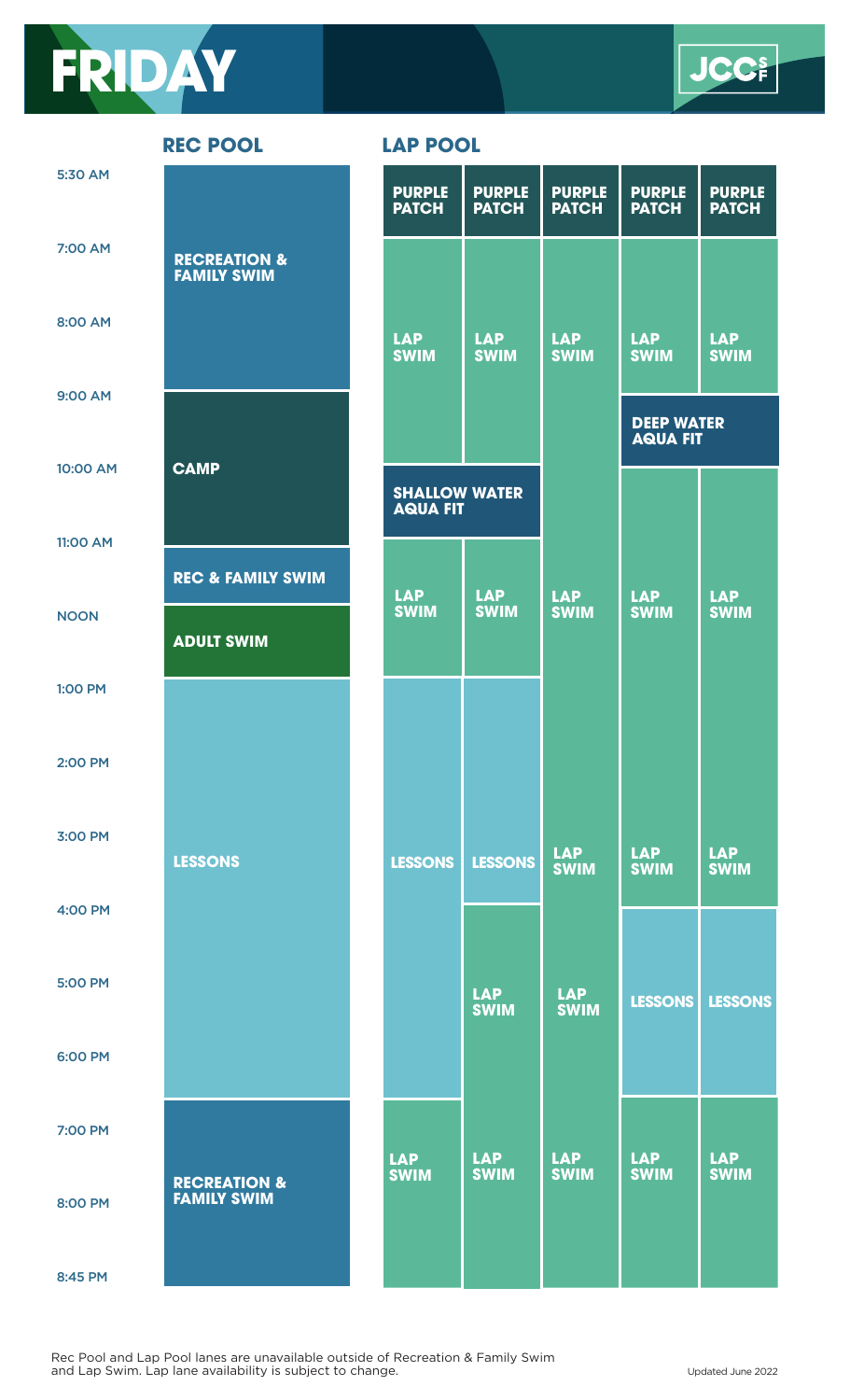## **SATURDAY**

**CCE** 

| 7:00 AM     | <b>RECREATION &amp; FAMILY SWIM</b> | <b>LAP</b><br><b>SWIM</b> | <b>LAP</b><br><b>SWIM</b> |                           |                           |                           |
|-------------|-------------------------------------|---------------------------|---------------------------|---------------------------|---------------------------|---------------------------|
| 8:00 AM     |                                     |                           |                           |                           |                           |                           |
| 9:00 AM     |                                     |                           |                           | <b>LAP</b><br><b>SWIM</b> | <b>LAP</b><br><b>SWIM</b> | <b>LAP</b><br><b>SWIM</b> |
| 10:00 AM    |                                     |                           |                           |                           |                           |                           |
| 11:00 AM    | <b>LESSONS</b>                      | <b>LESSONS</b>            | <b>LESSONS</b>            |                           |                           |                           |
| <b>NOON</b> |                                     |                           |                           |                           |                           |                           |
| 1:00 PM     |                                     |                           |                           | <b>LAP</b><br><b>SWIM</b> | <b>LAP</b><br><b>SWIM</b> | <b>LAP</b><br><b>SWIM</b> |
| 2:00 PM     |                                     |                           |                           |                           |                           |                           |
| 3:00 PM     | <b>RECREATION &amp;</b>             | <b>LAP</b>                | <b>LAP</b>                | <b>LAP</b>                | <b>LAP</b>                | <b>LAP</b>                |
| 4:00 PM     | <b>FAMILY SWIM</b>                  | <b>SWIM</b>               | <b>SWIM</b>               | <b>SWIM</b>               | <b>SWIM</b>               | <b>SWIM</b>               |
| 4:45 PM     |                                     |                           |                           |                           |                           |                           |